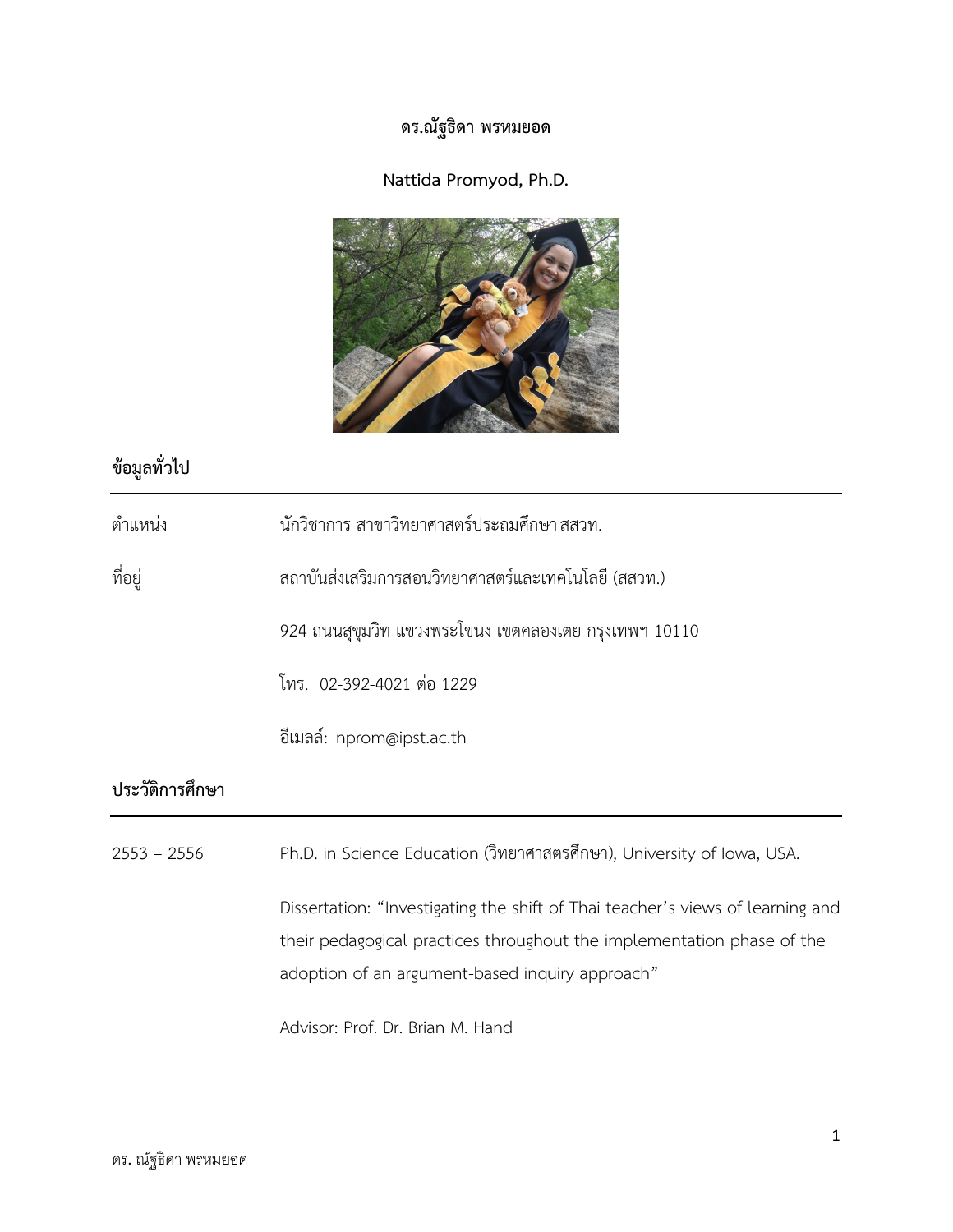| 2550 - 2552     | M.S. in Science Education (วิทยาศาสตรศึกษา), University of Missouri,<br>Columbia, USA.                                                                                                                             |
|-----------------|--------------------------------------------------------------------------------------------------------------------------------------------------------------------------------------------------------------------|
|                 | วิทยานิพนธ์: "Studying how the eighteen strategies for professional learning<br>(Loucks-Horsley et.al, 2003) were used by the fourteen projects of Cycle4<br>professional development project (Abell et.al, 2008)" |
|                 | Advisor: Prof. Dr. Mark J. Volkmann                                                                                                                                                                                |
| 2548 - 2549     | ประกาศนียบัตรบัณฑิตวิชาชีพครู มหาวิทยาลัยศรีนครินทรวิโรฒ ประสานมิตร                                                                                                                                                |
| 2544 - 2548     | ทยาศาสตร์บัณฑิต (วท.บ. เกียรตินิยมอันดับ 2) สาขาฟิสิกส์ คณะวิทยาศาสตร์<br>มหาวิทยาลัยสงขลานครินทร์                                                                                                                 |
|                 | วิทยานิพนธ์: "Examining Radium-226 in underground water"                                                                                                                                                           |
|                 | Advisor: Asst. Prof. Dr. Tripob Bhongsuwan.                                                                                                                                                                        |
| งานด้านวิชาการ  |                                                                                                                                                                                                                    |
| 2556 - 2557     | นักวิชาการสาขาฟิสิกส์ สสวท.                                                                                                                                                                                        |
| 2557 – ปัจจุบัน | นักวิชาการสาขาวิทยาศาสตร์ประถมศึกษา สสวท.                                                                                                                                                                          |
| $2553 - 2556$   | Research Assistant of "the Science Writing Heuristic project", University of<br>lowa, USA.                                                                                                                         |

2551 - 2552 Research Volunteer of "the Evaluation of Professional Development Projects", University of Missouri, Columbia, USA.

## **สาขางานวิจัยที่สนใจ (Research Interest)**

Learning Theory

Argument-based inquiry learning approach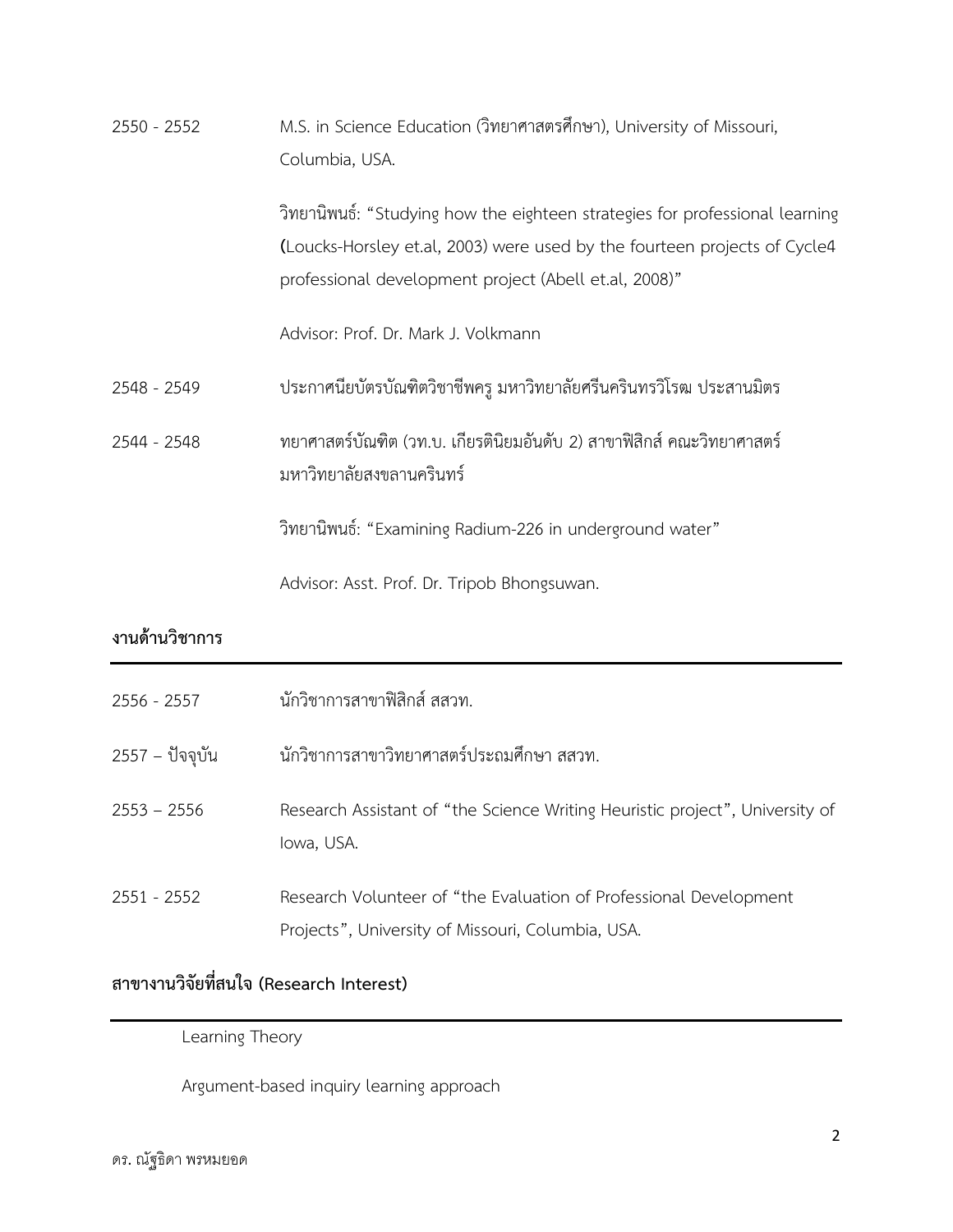Conceptual Change

Evidence-based learning

Professional development

## **ประสบการณทางวิชาการอื่นๆ**

#### **ดานการสอน**

| สัมมนา (2557) |                                             | อาจารย์พิเศษในหัวข้อเรื่อง งานวิจัยทางวิทยาศาสตร์ศึกษาในต่างประเทศ ศูนย์  |
|---------------|---------------------------------------------|---------------------------------------------------------------------------|
|               | วิทยาศาสตร์ศึกษา มหาวิทยาลัยศรีนครินทรวิโรฒ |                                                                           |
| สัมมนา (2556) |                                             | ้อาจารย์พิเศษในหัวข้อเรื่อง งานวิจัยทางวิทยาศาสตร์ศึกษาในต่างประเทศ ศูนย์ |
|               | วิทยาศาสตร์ศึกษา มหาวิทยาลัยศรีนครินทรวิโรฒ |                                                                           |

#### **ดานการเปนวิทยากร**

| 2557 | วิทยากรในงานประชุมเชิงปฏิบัติการกิจกรรมสะเต็มศึกษาในหัวข้อสนุกกับบันจีจัมป์ ใน<br>งานประชุมวิชาการการศึกษาไทยเพื่ออนาคต (CTEF 2014)                                                                                                                                                                            |
|------|----------------------------------------------------------------------------------------------------------------------------------------------------------------------------------------------------------------------------------------------------------------------------------------------------------------|
|      | ณ มหาวิทยาลัยเกษตรศาสตร์ กรุงเทพมหานคร                                                                                                                                                                                                                                                                         |
| 2557 | วิทยากรด้านกระบวนการสืบเสาะหาความรู้ทางวิทยาศาสตร์ในการประชุมเชิง                                                                                                                                                                                                                                              |
|      | ปฏิบัติการเตรียมความพร้อมวิทยากรแกนนำการจัดการเรียนการสอนวิชาวิทยาศาสตร์<br>เป็นภาษาอังกฤษ English Bilingual Education (EBE) ระดับมัธยมศึกษาตอนต้น เพื่อ<br>การฝึกอบรม ณ สถาบันซีมีโอ อาร์อีแอลซี (SEAMEO RELC) ประเทศสิงคโปร์ (กลุ่มที่<br>1) (สิงหาคม, 2557) ณ โรงแรมรอยัล เบญจา สุขุมวิท 5 กรุงเทพมหานคร    |
| 2557 | Chanlen, N., & Promyod, N. (July, 2014). Learning Science through<br>Negotiation Workshop: an introduction to the Science Writing Heuristic<br>(SWH) Approach as an Argument-based inquiry (ABI). The 2 <sup>nd</sup> International<br>Conference of Science Educations and Teachers (ISET), Phuket, Thailand. |

### **ดานการบริการทางวิชาการอื่นๆ**

2557 ผูเชี่ยวชาญตรวจเครื่องมือวิจัยงานวิจัยระดับปริญญาเอกดานวิทยาศาสตรศึกษา มหาวิทยาลัยศรีนครินทรวิโรฒ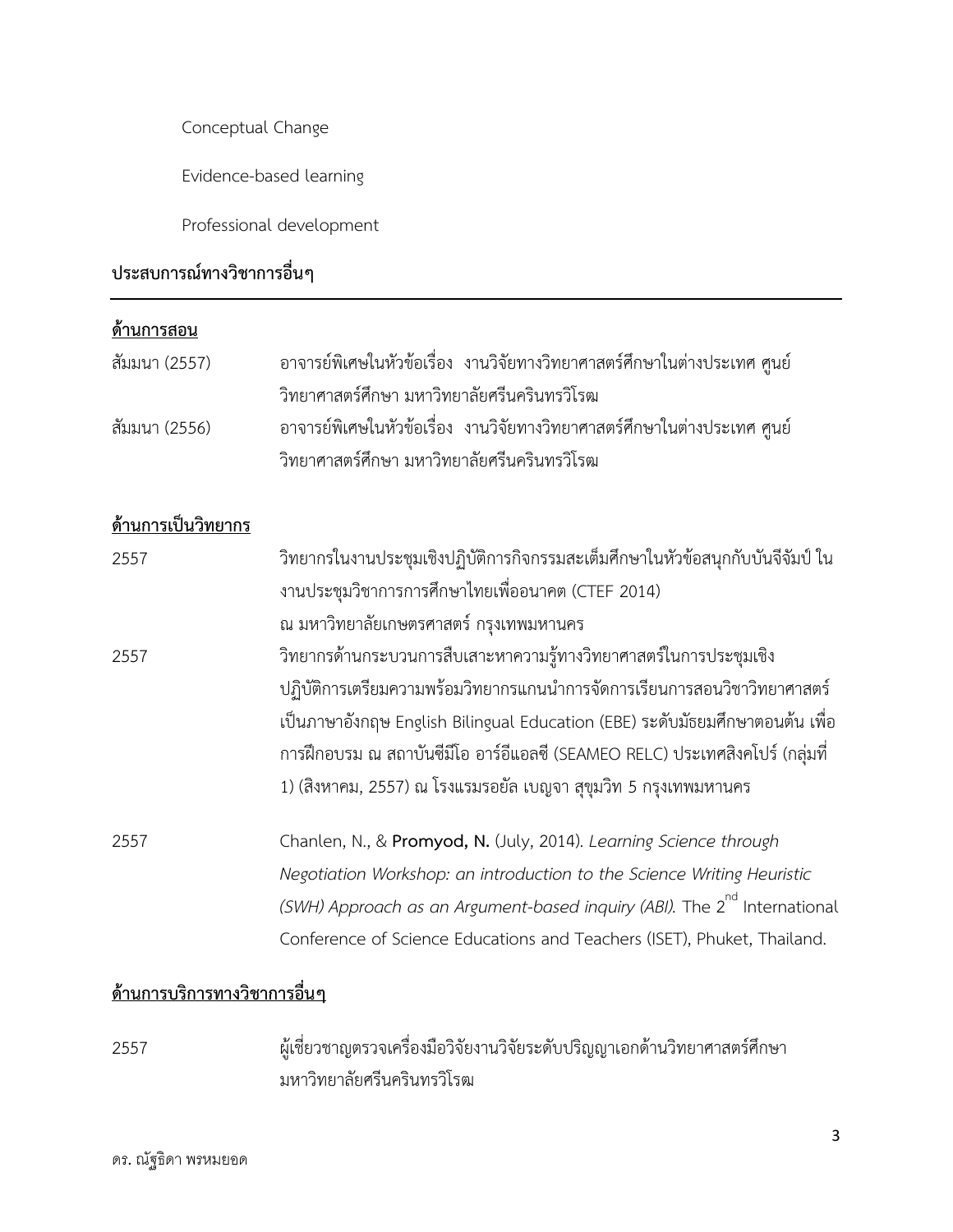## 2556 ผูเชี่ยวชาญตรวจเครื่องมือวิจัยงานวิจัยระดับปริญญาเอกดานวิทยาศาสตรศึกษา มหาวิทยาลัยศรีนครินทรวิโรฒ

#### **ผลงานตีพิมพ**

- Siegel, M. A., Menon, D., Sinha, S., **Promyod, N.**, Wissehr, C. F., & Halverson, K. (2014). Equitable Written Science Assessments for English Language Learners: How Scaffolding Helps. *Journal of Science Teacher Education (JSTE).*
- Merle, D. J., **Promyod, N.**, Cheng, Y., & Hanuscin, D. (2010). A Self-study of the use of concept mapping to assess NOS. *Journal of Krisehir Education Faculty (JKEF)*.
- **Promyod, N.** & Park, S. (2014). Investigating the shift of Thai teacher's views of learning and their pedagogical practices throughout the implementation phase of the adoption of an argument-based inquiry approach**. (**In preparation**).**

**Promyod, N.** & Park, S. (2014). The Factors that Influence the Translation of Teachers' Selfefficacy in Teaching Science as Inquiry into Practices. (In preparation).

Aguirre-Mendez, C., **Promyod, N.**, & Forbes, C. T. (2014). Characteristics of scientifically oriented questions and the nature of inquiry in elementary classrooms: A multiple-case study. (In preparation).

**\_\_\_\_\_\_\_\_\_\_\_\_\_\_\_\_\_\_\_\_\_\_\_\_\_\_\_\_\_\_\_\_\_\_\_\_\_\_\_\_\_\_\_\_\_\_\_\_\_\_\_\_\_\_\_\_\_\_\_\_\_\_\_\_\_\_\_\_\_\_\_\_\_\_\_\_\_**

#### **งานวิจัยที่ไดนําเสนอในการประชุมวิชาการ**

**การนําเสนอปากเปลา (Oral Presentation)**

**\_\_\_\_**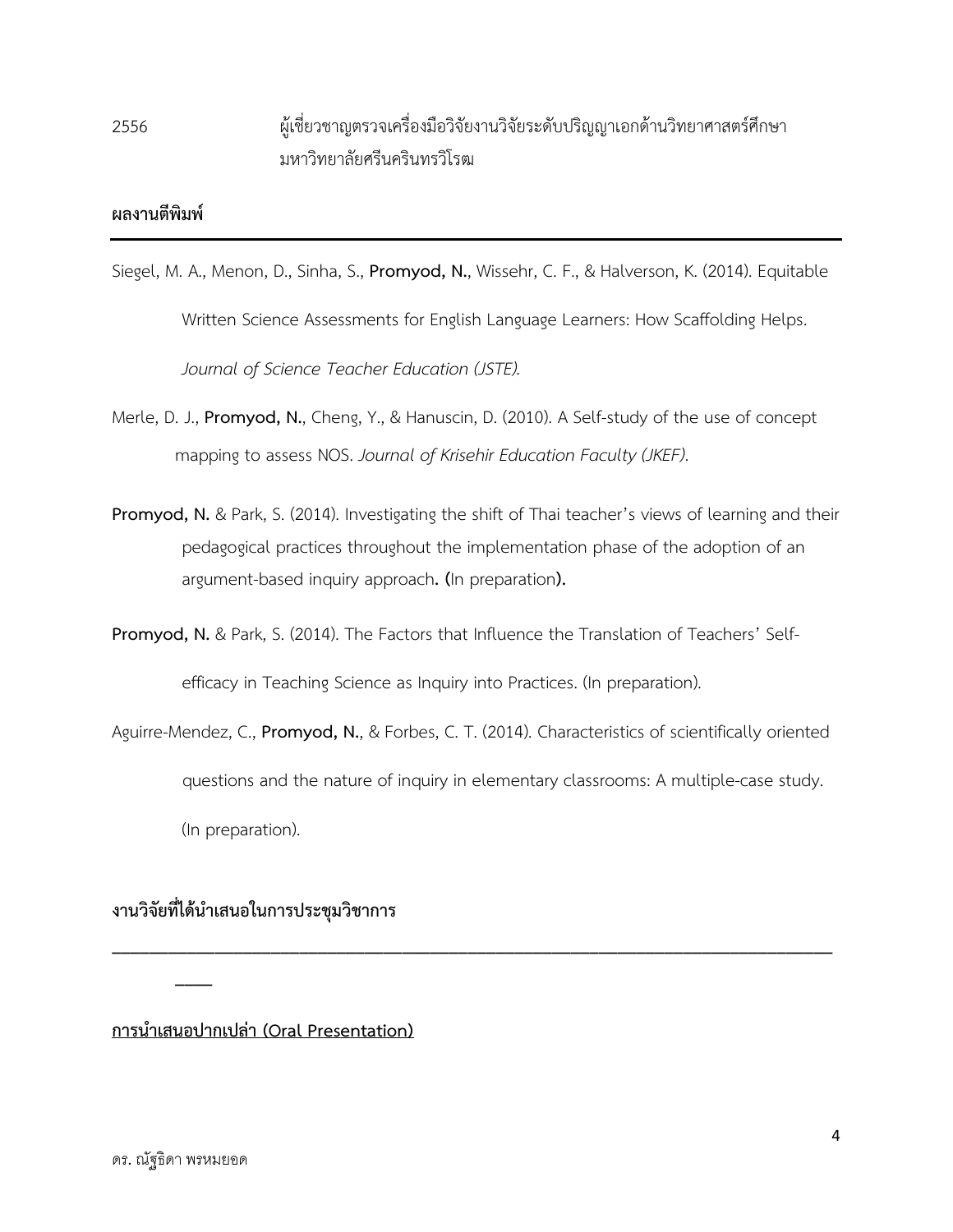- **Promyod, N.** (2014, July). *Investigating the shift of Thai teacher's views of learning and their pedagogical practices throughout the implementation phase of the adoption of an argument-based inquiry approach*. The 2<sup>nd</sup> International Conference of Science Educations and Teachers (ISET), Phuket, Thailand.
- **Promyod, N.**, & Hand, B. (2013, February). *Investigating the Shift of Thai Teachers' Pedagogical Practices and their Views of Learning Across the Implementation of Argument-based Inquiry: The emphasis of Teachers Questioning and their Establishing of a Supportive Learning Environment.* Presented at International Conference on Immersion Approaches to Argument-based Inquiry (ABI) for Science, Pusan National University, South Korea.
- Aguirre-Mendez, C., **Promyod, N.**, Forbes, C.T., Biggers, M., & Zangori, L. (2012, March). *Characteristics of scientifically-oriented questions and the nature of inquiry in elementary classrooms: A multiple-case study*. Presented at the annual meeting of the National Association of Research in Science Teaching, Indianapolis, IN, USA.
- **Promyod, N.**, McDermott, M., Cavagnetto, A., & Hand, B. (2012, January). *Examining the Embedded Multimodal Representations in Students Writings.* Presented at International Conference of the Association for Science Teacher Education, Clearwater, FL, USA.
- **Promyod, N.**, & Park, S. (2012, March). *Factors that Influence the Translation of Teachers' Selfefficacy in Teaching Science as Inquiry into Practice.* Paper presented at the annual meeting of the National Association for Research in Science Teaching, Indianapolis, IN, USA.
- Yoon, S., Aguirre-Mendez, C., **Promyod, N.**, & Perkins, J. (2011, January). *Investigations on 5th grade students knowledge constructions in Writings.* Presented at the Association for Science Teacher Education conference, Minneapolis, MN, USA.
- Merle, D. J., **Promyod, N.**, Cheng, Y., & Hanuscin, D. (2010, March). *Developing PCK for NOS through self-study focusing on concept mapping.* Presented at the annual meeting of the National Association of Research in Science Teaching, Philadelphia, PA, USA.

#### **การนําเสนอโดยแผนโปสเตอร (Poster Presentation)**